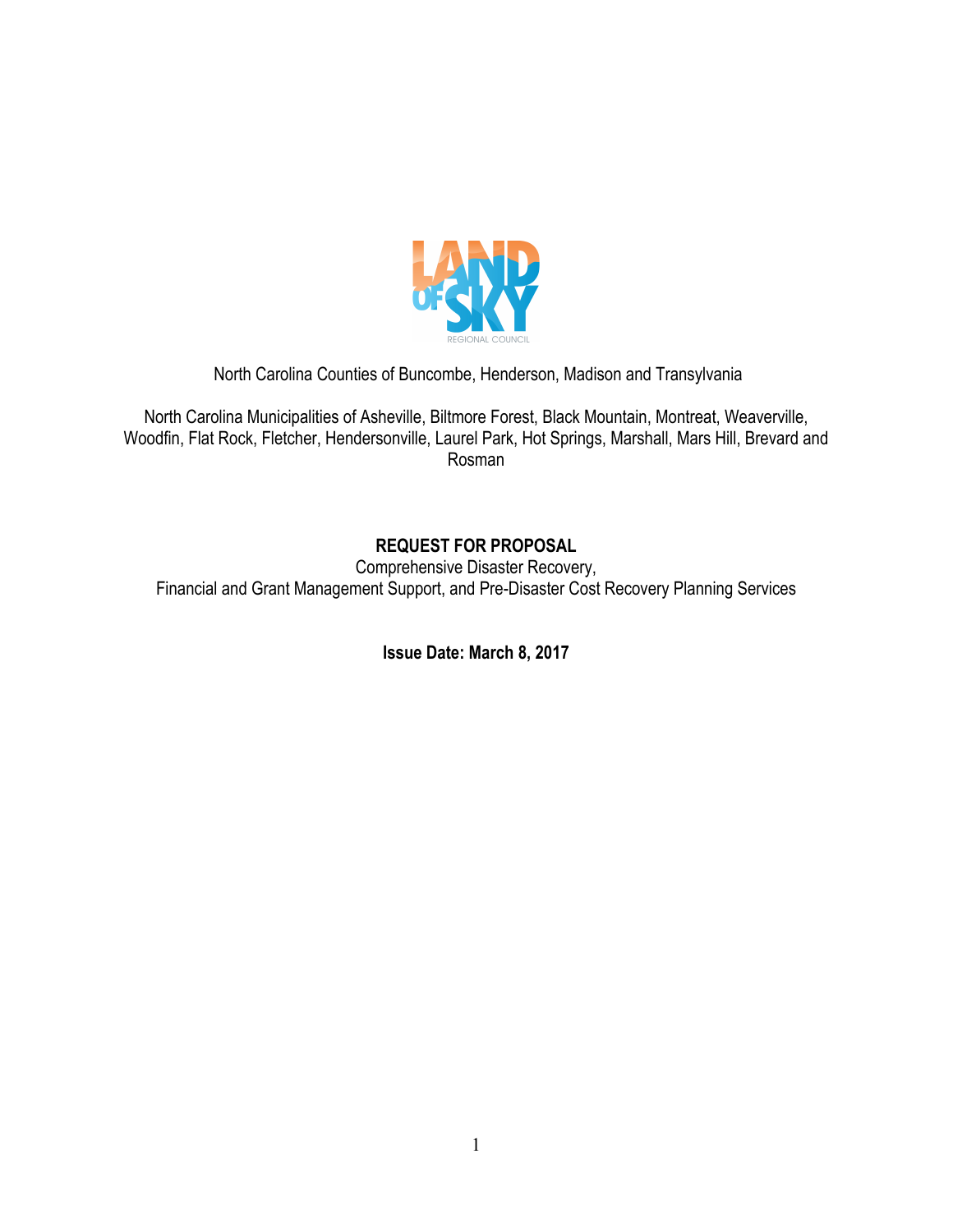### **PURPOSE**

The purpose of this Request for Proposal (RFP) is for the North Carolina counties of Buncombe, Henderson, Madison and Transylvania, and the North Carolina municipalities of Asheville, Biltmore Forest, Black Mountain, Montreat, Weaverville, Woodfin, Flat Rock, Fletcher, Hendersonville, Laurel Park, Hot Springs, Marshall, Mars Hill, Brevard and Rosman (hereinafter referred to as "the jurisdictions") to acquire standby comprehensive disaster recovery management services under a cooperative purchasing agreement, including, but not limited to:

- I. FEMA Public Assistance and Individual Assistance Advisory Services;
- II. FEMA 404 and 406 Hazard Mitigation Expertise;
- III. Financial and Grant Management Support;
- IV. Data Management;
- V. HUD CDBG-DR Support;
- VI. Pre-Disaster Cost Recovery Planning; and
- VII. Long-Term Disaster Recovery Planning.

### **SCOPE OF SERVICES**

The selected contractor will assist the jurisdictions in strategically managing the jurisdictions' project development and administration of various Federal and State Disaster Programs related to Presidentially declared emergencies or disasters that occur during the term of this contract. Such Federal Programs may include, but are not limited to: FEMA Public Assistance (PA), FEMA 404 Hazard Mitigation Grant Program (HMGP), HUD Community Development Block Grant Disaster Recovery, Federal Highway Emergency Relief Program, the Federal Transit Administration Emergency Relief Program, or the FEMA Community Disaster Loan (CDL). In addition, the awarded firm will also provide project development and grants management services for any existing, open disaster recovery efforts. Examples of disaster recovery services that may be required, include:

### **I. FEMA Public Assistance Advisory Services**

- 1. Develop a process/system to efficiently submit Federal grant applications, identify eligible projects, capture costs, prepare cost reports, reconcile invoices, and close-out projects.
- 2. Attend meetings with relevant local, state, and federal officials to address eligibility and process issues, at the request of the client.
- 3. Provide extensive knowledge, experience and technical competence in dealing with Federal regulations, specifically including the Robert T. Stafford Disaster Relief and Emergency Assistance Act, Post-Katrina Emergency Management Reform Act of 2006, and the Sandy Recovery Improvement Act of 2013.
- 4. Proactively identify and resolve issues that may arise related to the funding of work completed or to be completed.
- 5. Provide technical assistance, as requested. Technical assistance may involve engineering, cost estimating, and architectural support, among other types of assistance.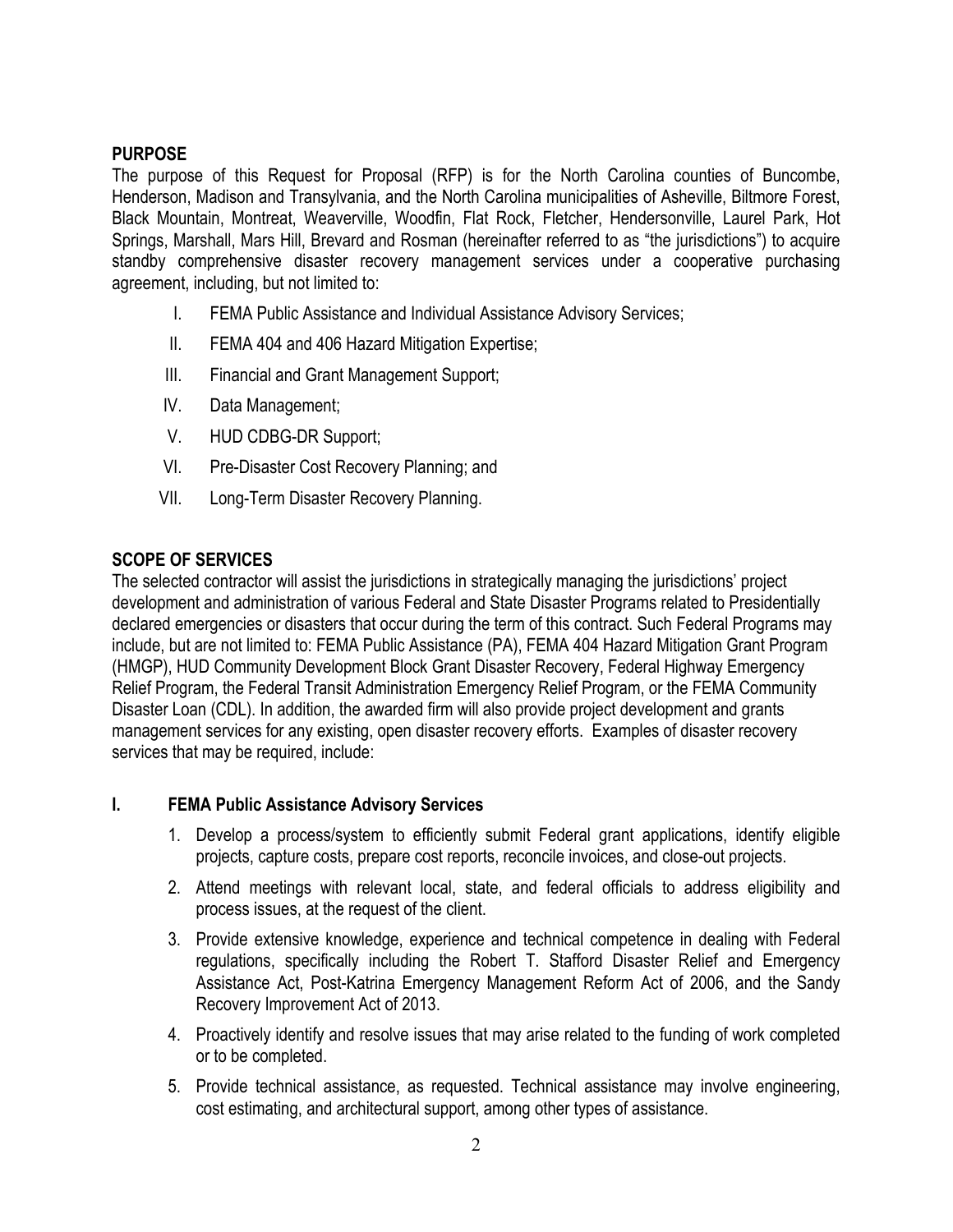- 6. Assess damage to public infrastructure components, transportation systems, and facilities, as needed.
- 7. Obtain, analyze and gather field documentation, including gathering relevant records in order to extract pertinent information necessary for submittal including timekeeping and staff assignment records.
- 8. Review for all data and supporting documentation to determine whether costs appear eligible and are adequately supported.
- 9. Evaluate and assist in the formulation of FEMA PA Emergency and Permanent Work Project Worksheets. This will involve expertise in Cost Estimating, developing Detailed Damage Descriptions and Dimensions ("DDDs") and a project's Scope of Work ("SOW").
- 10. Assist in the development of hazard mitigation proposals under Sections 406 and 404 of the Stafford Act.
- 11. Evaluate alternate and/or improved projects.
- 12. Evaluate the appropriateness of the use of FEMA pilot programs including the Section 428 Public Assistance Alternative Procedures for Permanent Work and Debris Removal.
- 13. Review Project Worksheets to determine final eligible costs and third party refunds and reimbursements.
- 14. Reconcile eligible costs and prepare Project Worksheet versions, as necessary.
- 15. Prepare first and second appeals, and arbitration as requested.
- 16. Monitor reconstruction efforts, reconcile change orders with PW scope of repair, and prepare progress payments.
- 17. Perform PW closeouts.
- 18. Prepare projects for audit.
- 19. Respond to audit findings, as required.

#### **II. FEMA 404 and 406 Hazard Mitigation Expertise**

- 1. Assist in identifying, developing and evaluating opportunities for hazard mitigation projects to reduce or eliminate risk from future events.
- 2. Prepare hazard mitigation proposals, grant applications, benefit cost analysis, and other services related to Hazard Mitigation Grant Program, Pre-Disaster Mitigation, and other mitigation programs.

#### **III. Financial and Grant Management Support**

- 1. Advise on FEMA's policies, regulations, practices and procedures and how to track costs, including direct administrative costs to facilitate reimbursement for all eligible client costs, including contractor costs.
- 2. Provide general grant management advice.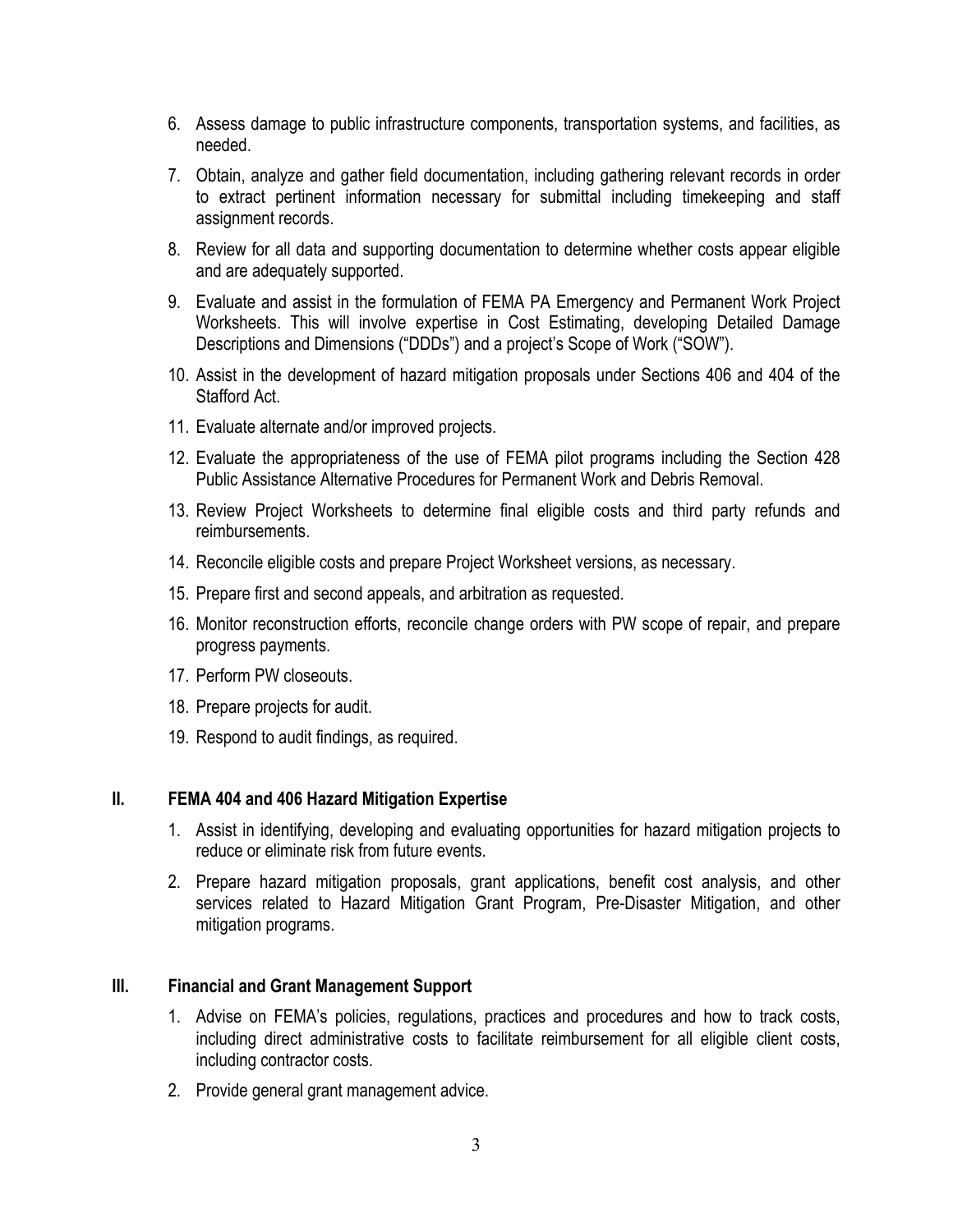- 3. Perform internal controls assessment.
- 4. Conduct pre-audit activities and prepare disaster recovery projects for audit.
- 5. Meet as necessary with City/County/State/Federal representatives in connection with the programmatic, financial, contracting and accounting services related to Federal and State regulations.
- 6. Prepare required reports, including the Public Assistance Quarterly Progress Report, for the State and FEMA, as needed.
- 7. Provide oversight of contractors' billing to ensure that they invoice in accordance with their contract, and that all costs eligible for the disaster grant funding are documented and claimed.
- 8. Categorize, record, track and file costs in support of the financial reimbursement process. Track Project Worksheet status and status of payment from the State.
- 9. Assist in providing interagency (Federal, State, County, City) coordination and technical support, as well as identifying funding resources that may be available to assist in the longterm recovery process.

### **IV. Information Technology, Data Management and Reporting Support**

- 1. Design and develop IT solutions that support the management and implementation of the disaster recovery programs.
- 2. Manage data for disaster recovery programs.
- 3. Provide expertise using systems to report information to assist in the management of the disaster recovery programs.
- 4. Provide expertise to analyze data and information for process improvement and optimization.

#### **V. HUD Community Development Block Group Disaster Recovery (CDBG-DR) Support Services**

- 1. Provide knowledge, experience and technical competence in the planning, administration, and implementation of eligible CDBG activities as identified at 24 CFR 570 and modified or waived under the Federal Register allocation of the CDBG-DR funds.
- 2. Conduct unmet needs assessments that identify type and location of the community's disaster recovery needs especially in the three core aspects of recovery – housing, infrastructure, and the economy.
- 3. Provide extensive knowledge of CDBG eligible activities and national objectives particularly as they apply to disaster recovery.
- 4. Provide technical assistance as requested including HUD level environmental reviews and clearance and other cross-cutting federal requirements such as procurement, federal labor standards, fair housing, accessibility, uniform administrative requirements, and monitoring and compliance.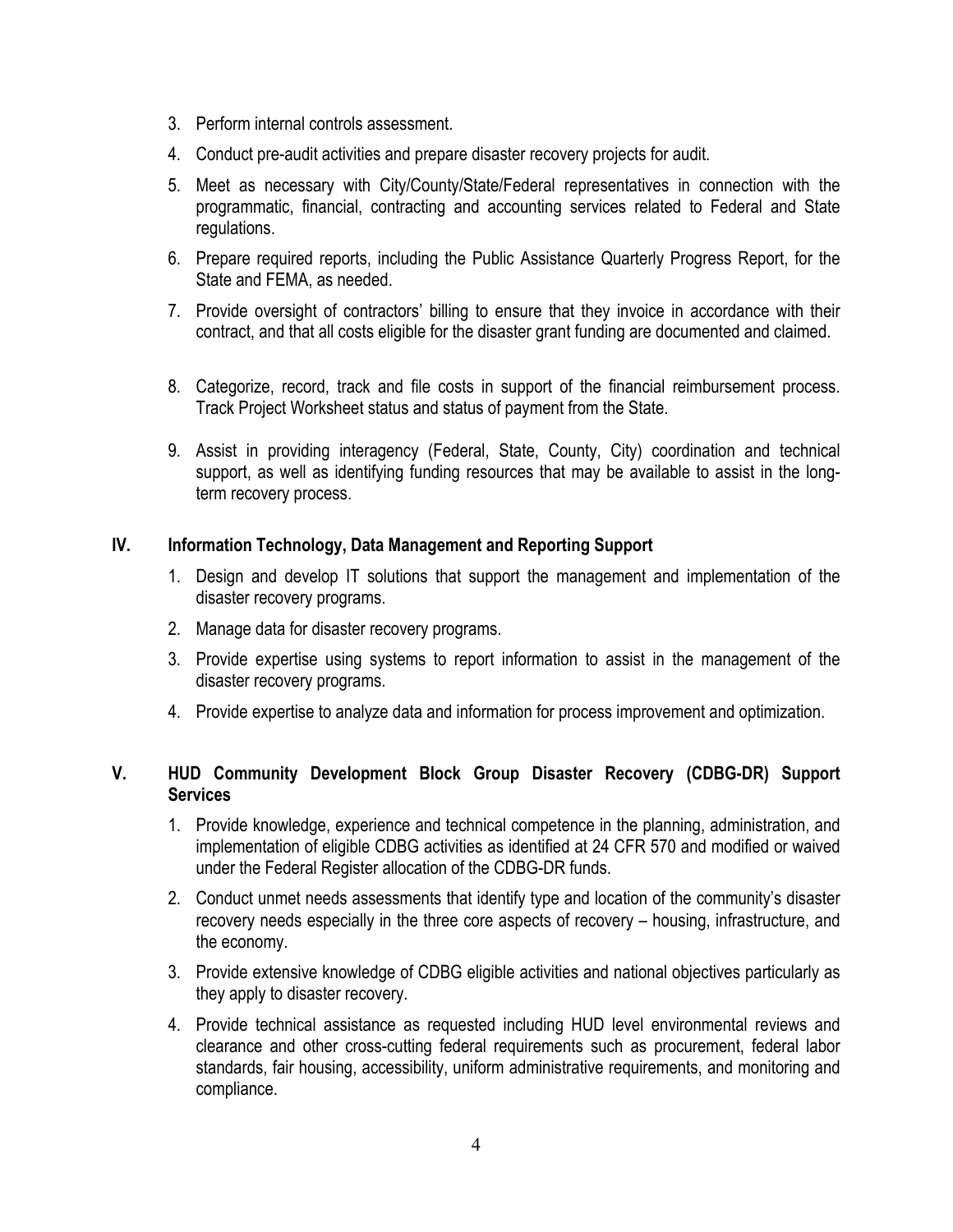- 5. Help develop and submit HUD required Action Plan for Disaster Recovery, Action Plan Amendments, performance reporting, and grant closeout.
- 6. Develop policies and procedures for implementing CDBG-DR funded programs and activities including contractor, subcontractor, and sub recipient oversight and monitoring.
- 7. Maintain project files with supporting documentation for all CDBG-DR funded activities.

### **VI. Pre-Disaster Cost Recovery Plan Development**

- 1. Develop the general framework, processes, and tools to facilitate cost recovery activities associated with a federally declared disaster.
- 2. Identify the primary roles and responsibilities of stakeholders to effectively coordinate the provision of Public Assistance, as well as other federal grant funding programs**.**

### **VII. Long-Term Disaster Recovery and Redevelopment Planning**

- 1. Develop the general framework, processes, and tools to facilitate a long-term disaster recovery and redevelopment activities associated with a federally declared disaster.
- 2. Specify the triggering event for the transition from response to recovery.
- 3. Conduct an in-depth analysis of existing plans, policies, and procedures related to recovery and redevelopment.
- 4. Establish clear roles and responsibilities for all recovery and redevelopment stakeholders.

Develop a list of proposed next steps or actions to improve recovery and redevelopment policies.

# **CONTRACTOR EXPECTATIONS**

The contractor will be required to track all of their hours and costs to facilitate reimbursement by FEMA, when applicable. Timesheets will include specific descriptions of tasks performed and results achieved.

### **PROPOSAL FORMAT**

Proposers must respond in the format delineated below.

The following information shall be tabbed to identify the required information. Failure to submit this information will render your proposal non-responsive.

### 1. QUALIFICATIONS OF THE FIRM

A. Provide a description and history of the firm focusing on previous Federal and State Public Assistance (PA) program experience and applicability of the Robert T. Stafford Disaster Relief and Emergency Assistance Act, as amended, Federal Regulations (44 CFR, 2 CFR Part 200) and FEMA policies (the 9500 Policy Series and the Public Assistance Program and Policy Guide) as a prime contractor.

The qualifications of the prime contracting firm must include, at minimum, the following:

1. Ten (10) years of experience working with the Public Assistance Grant Program, at the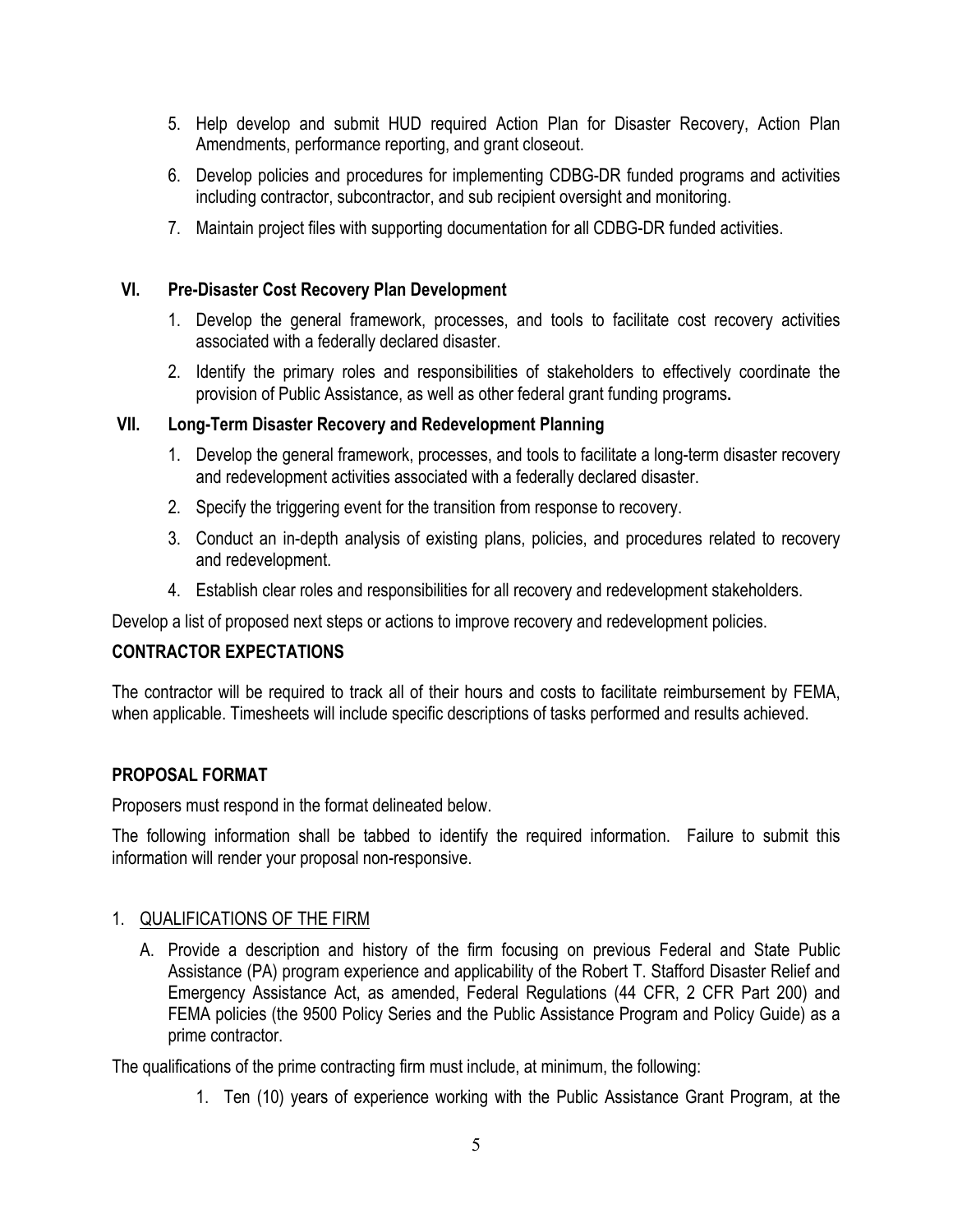Federal, State or local level, including Project Worksheet development, Project Worksheet audit, documentation review, eligible cost reconciliation, audit checklists, the development of successful appeal/appeal responses, and closeout.

- 2. Experience with all categories of work in man-made and natural disasters, with expertise in the tracking of force account labor, equipment reimbursement, supplies, donated services, mutual aid, and contracted services.
- 3. Experience developing, reconciling, or reviewing large federal grants, including Project Worksheets or federal loans in excess of \$75 million.
- 4. Demonstrated experience developing and implementing innovative solutions to difficult PA and CDBG-DR problems, and innovative uses of these grant streams.
- 5. Demonstrated experience in the financial and grants management of FEMA pilot programs to include all the following:
	- a. The Section 428 Public Assistance Alternative Procedures for Permanent Work;
	- b. The Section 428 Public Assistance Alternative Procedures for Debris Removal; and
	- c. The Sheltering and Temporary Essential Power (STEP) pilot program.
- 6. Prior experience performing A-123 Internal Controls Review and Improper Payment Act reviews of U.S. Department of Homeland Security (DHS) programs.
- 7. Experience managing the financial functions of a large-scale disaster reconstruction program.
- 8. Experience implementing a comprehensive financial and grant management system for the FEMA Public Assistance program.
- 9. Experience developing Letters of Interest (LOIs) for the FEMA 404 and 406 Hazard Mitigation Program.
- 10. Experience working with HUD CDBG-DR grant programs at the Federal, State or large local government level, including program design and monitoring.
- 11. Prior experience performing internal controls reviews and improper payment reviews.
- 12. Experience administering the FEMA Community Disaster Loan program
- 13. Experience with interpreting and administering Sandy Recovery Improvement Act rules and programs.
- 14. Experience with programmatic disaster closeouts.
- 15. Knowledge and understanding of HUD's Disaster Recovery Grant Reporting (DRGR) data management system including Action Plan set-up and Quarterly Reporting.
- 16. Knowledge of HUD's requirements for housing programs including rehabilitation, reconstruction, acquisition, buyout, relocation, and rental assistance.
- 17. Knowledge of HUD's requirements for infrastructure and public facilities including FEMA PA match programs; economic development activities; and HUD requirements for calculating duplication of benefits in compliance with the Stafford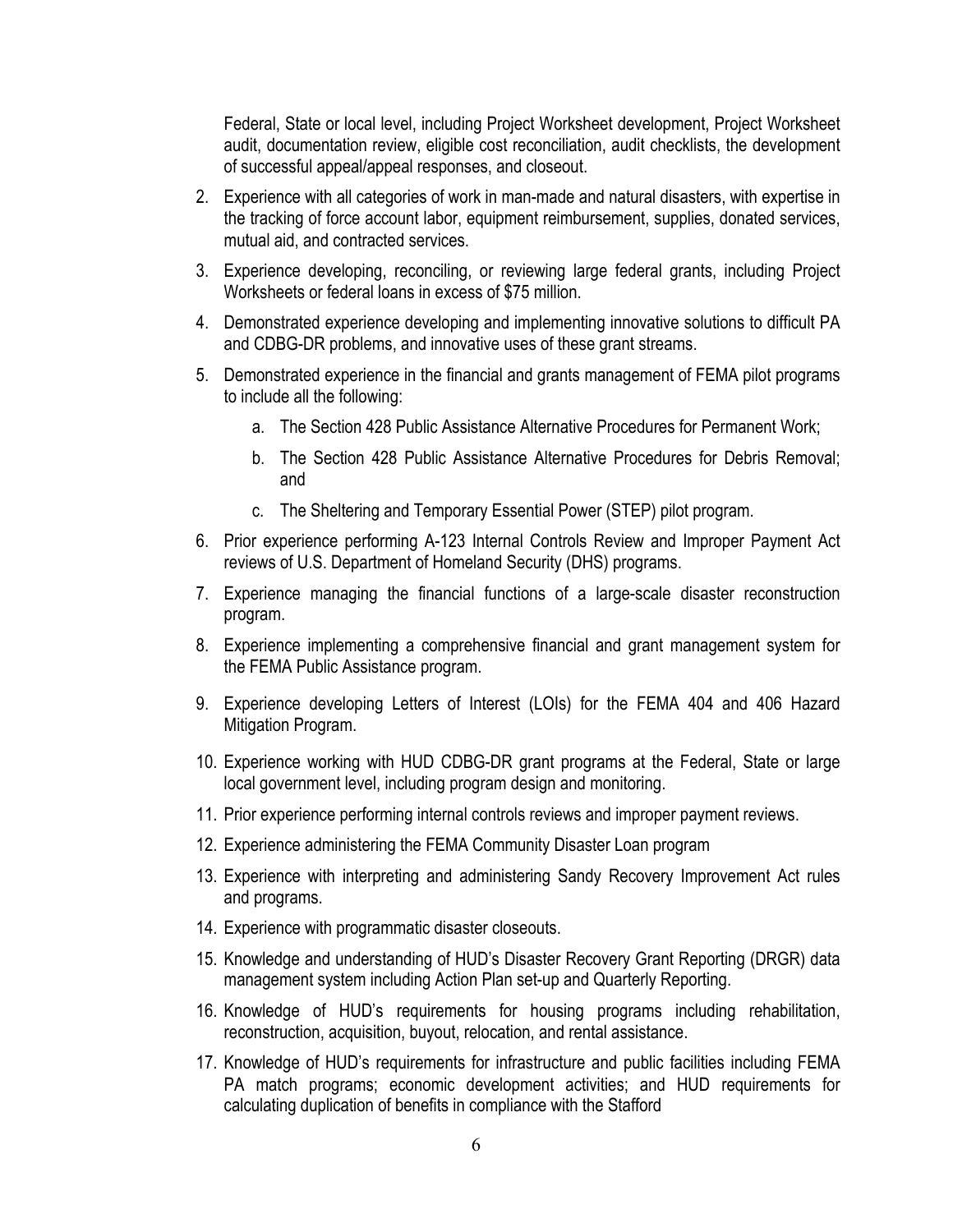Act.

- 18. Proven track record proactively and successfully solving disagreements during project formulation rather than through appeals and arbitration.
- 19. Past performance supporting after action reports and incorporating best practices and lessons learned into plans, policies, and procedures
- 20. Past experience developing Recovery Redevelopment Plans. Long Term Recovery Plans following the National Disaster Recovery Framework, Disaster Cost Recovery Plans, and providing EOC Augmentation and Response Planning
- 21. Demonstrated, nationally recognized expertise at the programmatic level.

# B. QUALIFICATIONS OF STAFF

Provide an organizational chart, resumes, and summary of staff qualifications for the firm. Key project staff should include but are not limited to: project executive (15+ years of experience plus minimum college degree), project manager (10+ years of experience, plus college degree), project accountant (5+ years of experience plus relevant college degree), and senior closeout specialist (5+ years of experience plus college degree). Proposer may include other labor categories, such as subject matter expert (15+ years of experience), closeout specialist (3+ years of experience plus college degree), and include a description describing the minimal level of qualifications.

# C. PAST PERFORMANCE REFERENCES

Provide a minimum of three references for which the firm has performed services in the past that are similar to the requirements in the Scope of Services. Provide a description of the project, the reference contact name, title, e-mail address, telephone numbers, date of the contract/period of performance, and any prior assessments they have completed of your work. In addition, provide any additional evidence of consistently successful experience on past projects.

### D. TECHNICAL APPROACH

Provide a description of your firm's approach to the project, to include start-up procedures, process to prepare Project Worksheets and accompanying documentation, project management and quality control procedures.

# E. COMPLIANCE WITH LOCAL, STATE AND FEDERAL REQUIREMENTS

Each Proposer must be in compliance with all Local, State, and Federal Requirements and be prepared to implement programs that comply with these requirements. Federal Requirements are listed in Attachment A. These requirements must be included in all contractor and subcontractor agreements where CDBG-DR funding may potentially be used.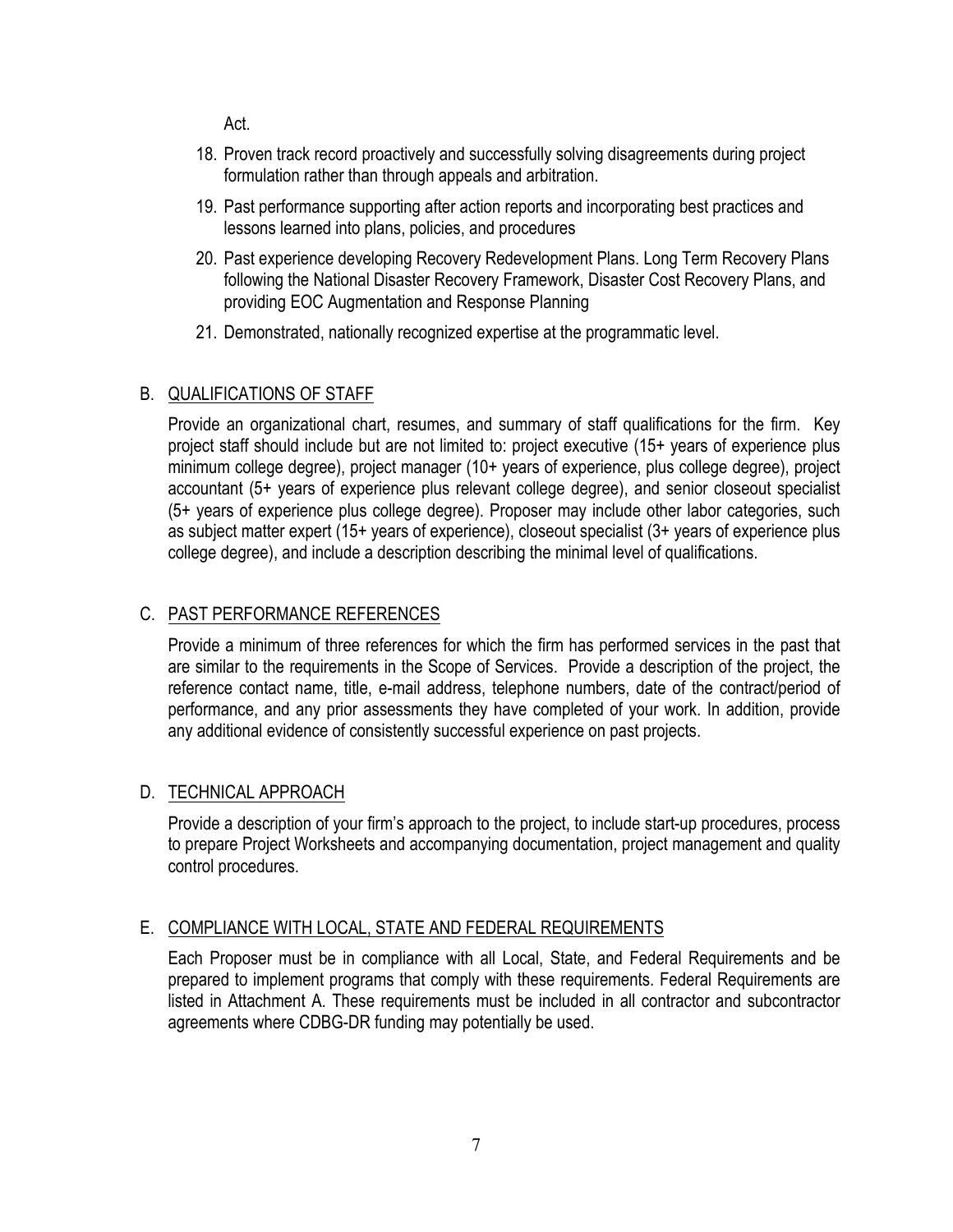### F. INSURANCE

Successful Proposer shall provide the jurisdictions with certificate(s) of insurance documenting policies of the following minimum coverage limits that are to be in effect prior to commencement of any work pursuant to the contract.

- 1. COMMERCIAL GENERAL LIABILITY insurance must cover bodily injury, property damage and personal injury with limits of no less than \$3,000,000 per occurrence.
- 2. AUTOMOBILE LIABILITY insurance with a combined single limit of not less than \$1,000,000.
- 3. ERRORS AND OMISSIONS LIABILITY coverage of not less than \$3,000,000.
- 4. WORKERS' COMPENSATION coverage must be provided, as statutorily required for persons performing work under the resulting contract. Successful Proposer must provide the jurisdictions with proof of Employer's Liability coverage with limits of at least \$500,000. Successful Proposer shall require all subcontractors to carry the same level of Workers' Compensation and Employer's Liability coverage.
- 5. CERTIFICATE OF INSURANCE: As evidence of the insurance coverages required by the resulting contract, the successful Proposer and their subcontractors, shall furnish a certificate of insurance to:

Land of Sky Regional Council ATTN: Justin Hembree, Executive Director 339 New Leicester Highway, Suite 140 Asheville, NC 28606

6. CONTINUATION OF COVERAGE: The successful Proposer shall not cancel, materially change or fail to renew insurance coverages. The successful Proposer shall notify the jurisdictions of any material reduction or exhaustion of aggregate limits. Coverage shall either be occurrence based or maintained for the duration of the contractual agreement and for two (2) years following completion of services provided.

### G. COST PROPOSAL

Each Proposer must complete and submit the Cost Proposal Form/Fee Schedule included herein. The Cost Proposal will be evaluated on the hourly rates submitted on the cost proposal form for the labor positions listed. All non-labor other direct costs, including travel and lodging, will be billed to the jurisdictions at cost without mark-up.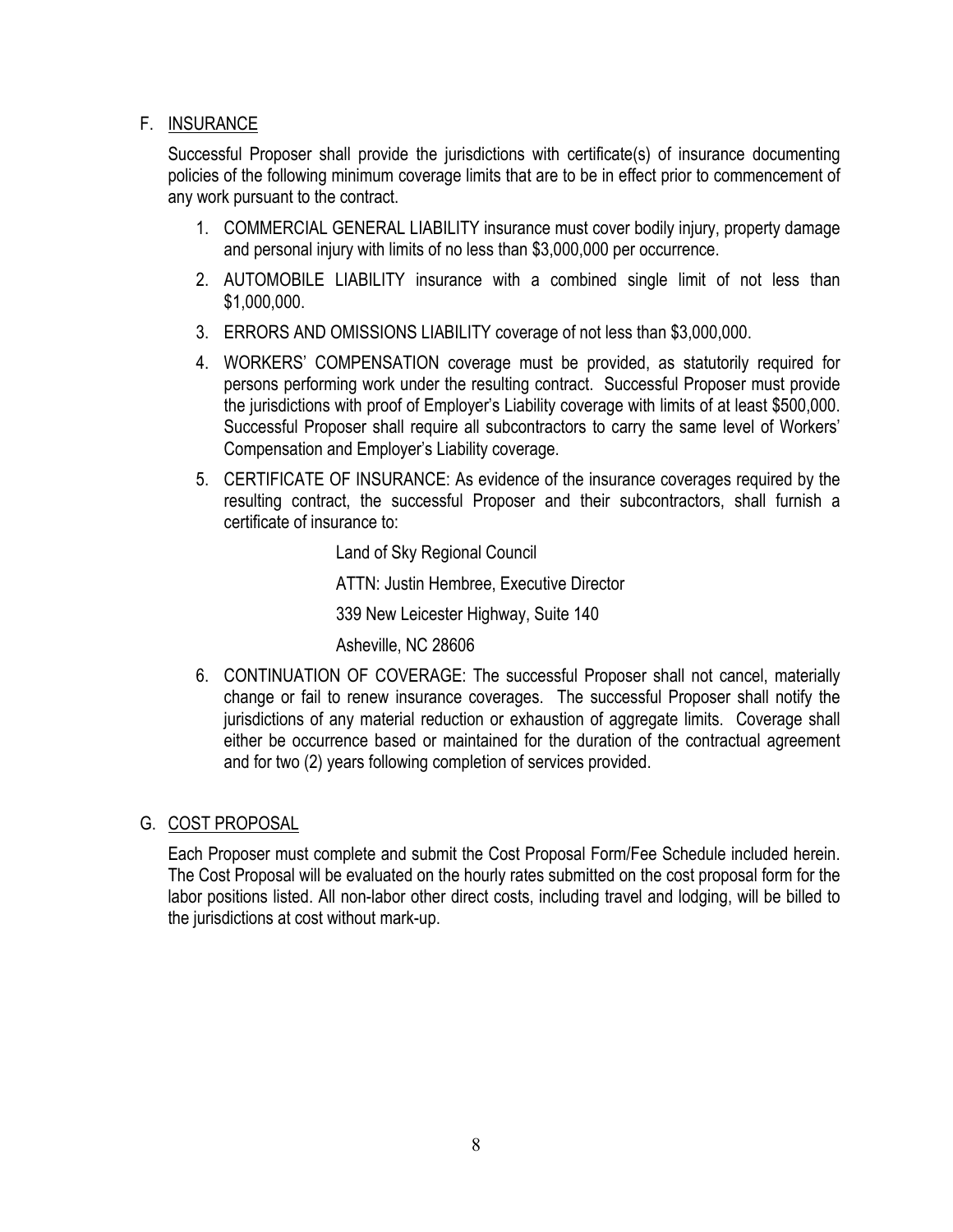#### **COST PROPOSAL FORM**

The hourly labor rates shall include all applicable overhead and profit. All non-labor related other than direct costs, including travel and lodging, will be billed to the jurisdictions at cost without mark-up.

| <b>POSITIONS</b>                  | <b>HOURLY RATES</b>                                                       |
|-----------------------------------|---------------------------------------------------------------------------|
| <b>Project Executive</b>          | \$                                                                        |
| <b>Subject Matter Expert</b>      | \$                                                                        |
| <b>Project Manager</b>            | \$<br>$\overline{\phantom{a}}$ . The contract of $\overline{\phantom{a}}$ |
| <b>Project Accountant</b>         | $\frac{1}{2}$                                                             |
| <b>Senior Closeout Specialist</b> | \$                                                                        |
| <b>Closeout Specialist</b>        | \$                                                                        |
|                                   | \$                                                                        |
|                                   | \$                                                                        |
|                                   | \$                                                                        |
| Other:                            | \$                                                                        |

# OTHER REQUIRED POSITIONS

Proposer may include other positions, with hourly rates and attach a job description and required years of experience for each position.